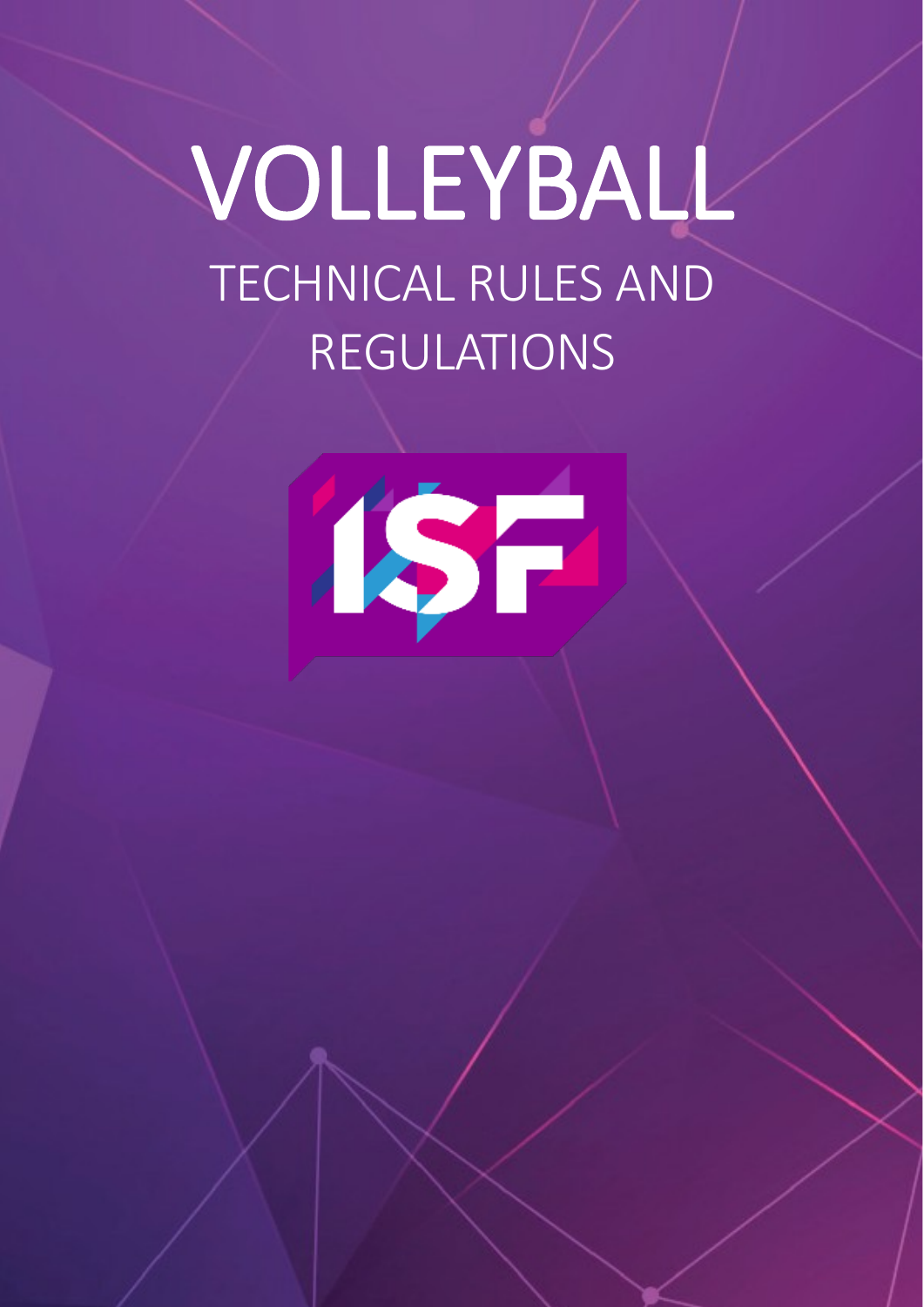

## TECHNICAL RULES AND REGULATIONS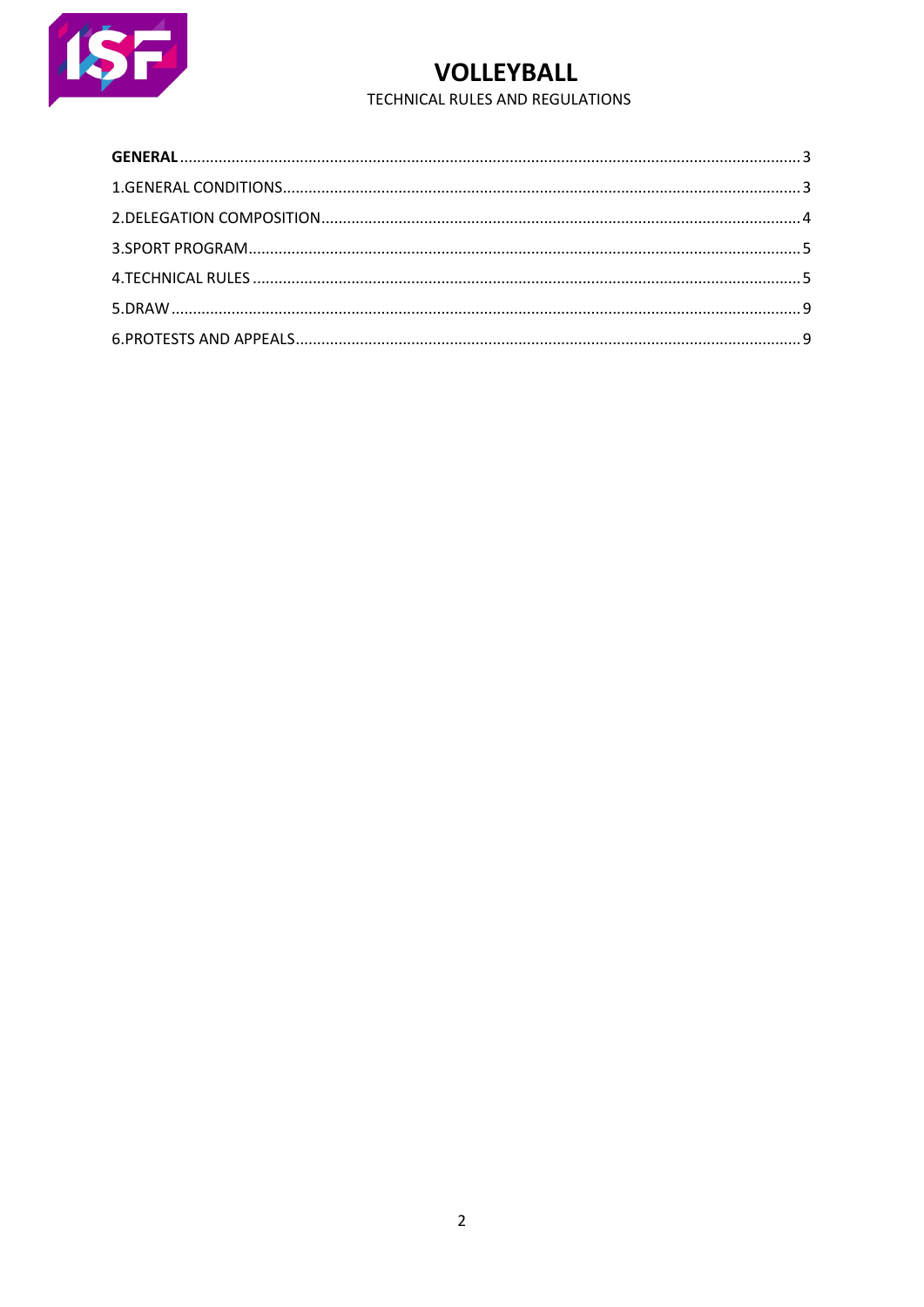#### TECHNICAL RULES AND REGULATIONS



## **GENERAL**

The purpose of the "ISF Volleyball Technical Rules and Regulations" is to provide standardised rules and regulations for all Volleyball competitions. This document is set up in accordance with the ISF Statutes, the ISF Sport Policy and the ISF General Competition Regulations.

This document is intended to ensure that all matters related to competitions are conducted in a fair and orderly manner.

The specific objectives of this document are to:

- 1. Define and specify the **general conditions** under which participants can take part in the ISF volleyball events;
- 2. Determine the **delegation composition**;
- 3. Determine the **sport program**;
- 4. Determine the **technical rules**.
- 5. Set the **draw** procedure
- 6. Set **protests and appeals** procedure

Please note that the technical rules and regulations are applicable to all ISF events. In case of variation of rules and regulations in relation to the type of event, the variation will be specified in the text.

## 1. GENERAL CONDITIONS

The competition of ISF Volleyall events will be run according to the ISF rules and regulations and Fédération Internationale de Volleyball (FIVB) technical rules under the direction of the ISF Volleyball Technical Commission (TC Volleyball). Any decisions over matters not mentioned in the present document will anyhow need to be taken by the ISF Technical Commission.

- The ISF Volleyball events are open to school teams and/or selected teams. Specific sports formats shall be described in the event bulletins.
- The competition is categorised as: boy categories, girl categories.
- Mixed teams are not allowed.
- The composition of each delegation, age category and number of teams that each ISF Volleyball event is accepting will be defined for each event accordingly.
- The competition is held over six (6) days for any event type.

#### AGE CATEGORY

- **For the U15 category,** students aged **13, 14 and 15** on 31 December of the year of the competition concerned can participate.
- **For the U18 category**, students aged **16, 17, and 18** on 31 December of the year of the competition concerned can participate.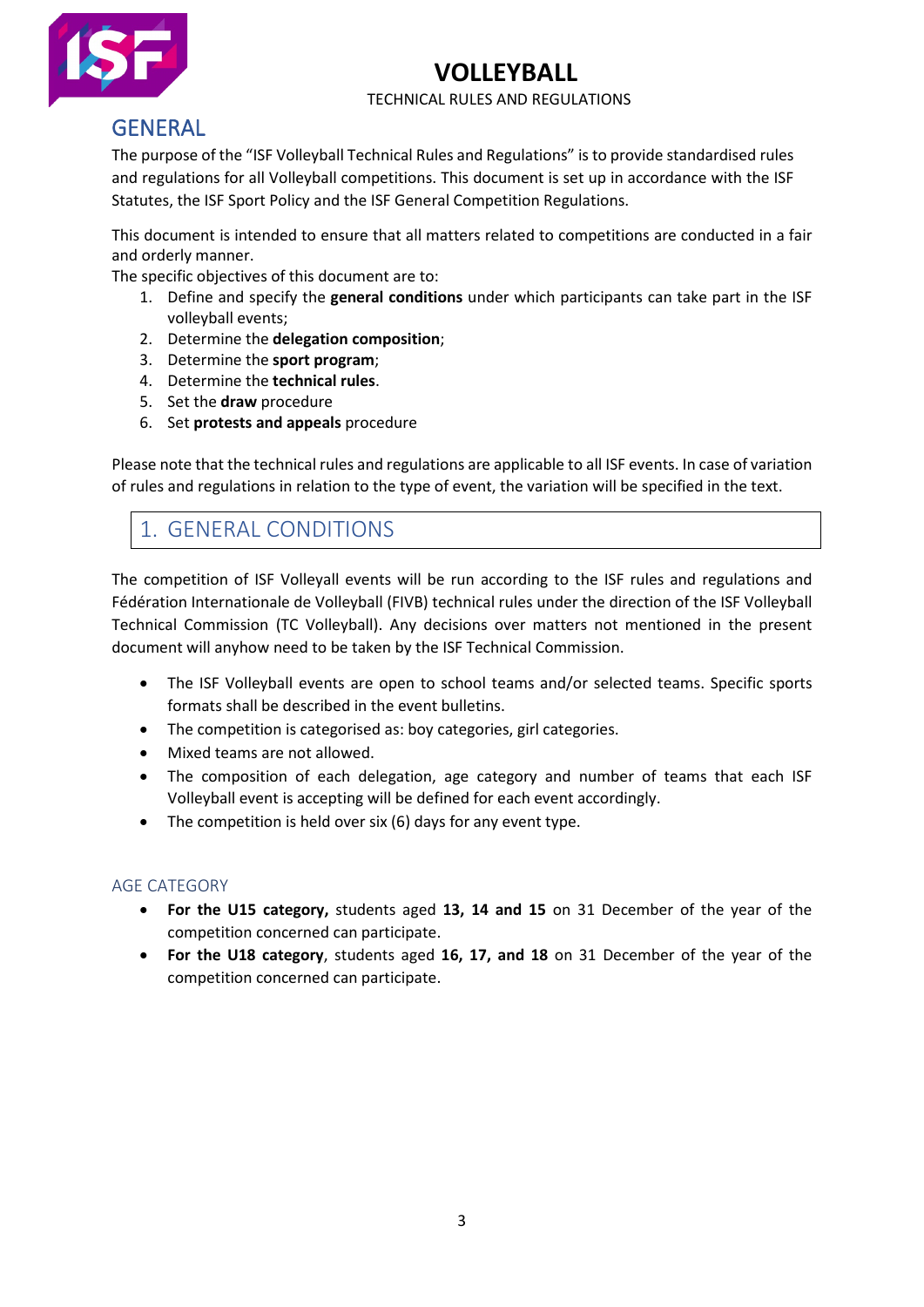

#### TECHNICAL RULES AND REGULATIONS

## 2. DELEGATION COMPOSITION

#### Each delegation will consist of:

- Head of delegation
- Deputy Head of delegation (where applicable)
- Additional adults
- Athletes
- Team officials
	- $\triangleright$  Coaches
	- $\triangleright$  Other team officials
- Field of play officials (referees)

#### HEAD OF DELEGATION (HoD)

- HoD shall be the main intermediary between the delegation and the Local Organising Committee, the ISF Technical Commission and the ISF Delegate.
- They may not combine their role of HoD with that of a coach or any other official role.
- Each delegation is entitled to enter 1 HoD.

#### DEPUTY HEAD OF DELEGATION (Deputy HoD)

- The role of Deputy HoD is to assist the Head of Delegation.
- The presence of the Deputy HoD is not mandatory.
- Number of Deputy HoD depends on the size of the delegation. Specific numbers shall be defined in the event bulletins.

#### ADDITIONAL ADDULTS

- The function of additional adults can be: interpreter, security personnel, ministry representative, media, etc.
- The presence of additional adults is not mandatory.
- The function of each additional adult must be specified during the registration process.
- Any other additional persons not specified during registration or exceeding the limit specified in this document will not be considered part of the official delegation and will not be accredited by the LOC.
- Number of additional adults depends on the size of the delegation. Specific numbers shall be defined in the event bulletins.

#### ATHLETES

- Athletes must be students attending schools that provide general education.
- Athletes must be enrolled as full-time students at a school in the country which they represent.
- Each team is entitled to enter:
	- **a minimum of eight (8) athletes,**
	- **a maximum of twelve (12) athletes.**
- Within the 12 players up to 2 liberos can be listed. So the team may be composed by:
- 12 regular players and 0 libero
- 11 regular players and 1 libero
- 10 regular players and 2 liberos
- If the team has less than 12 players only 1 libero can be listed.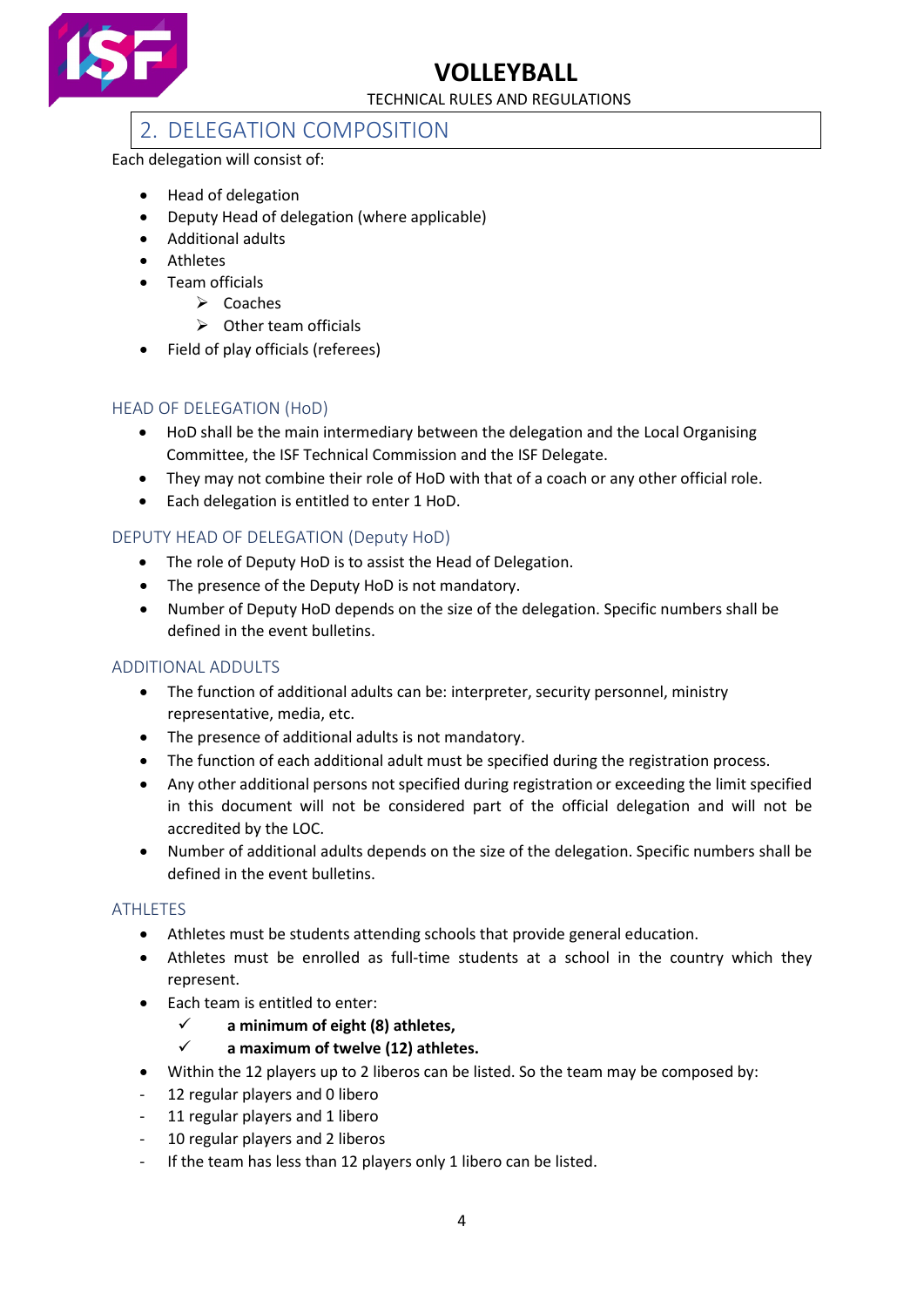

#### TECHNICAL RULES AND REGULATIONS

#### TEAM OFFICIALS

#### *Coaches*

- The presence of a coach is mandatory.
- Teams cannot participate in the competition without the presence of a coach.
- Each team is entitled to enter a minimum of one (1) and a maximum of two (2) coaches.

#### *Other Team officials*

- The function of other team officials can be: doctor, trainer, physiotherapist, statistician, team manager etc.
- The presence of the other team officials is not mandatory.
- The function of the other team officials must be specified during the registration process.
- Any person not specified during registration or exceeding the limit will not be considered part of the team.
- Each team is entitled to enter up to two (2) other team officials.

#### FIELD OF PLAY OFFICIAL

- Each team shall enter one (1) field of play official (referee).
- The Field of play officials cannot combine their position with other positions, such as heads of delegation, team officials or additional adults.
- Field of play officials (referees) shall be in possession international (FIVB) or national qualification depending on the event type. Level of qualification shall be described in the event bulletins.
- The qualification will be reviewed and approved by the ISF Volleyball technical commission. Delegations must provide certificates for field of play officials during the registration process.
- Failure to provide the required number of field of play officials (referees) will lead to a fine of 900€ (per refeere) payable to the organiser prior to the competitions.

## 3. SPORT PROGRAM

#### *EVENTS*

• Boys and Girls Tournament

## 4. TECHNICAL RULES

#### *SYSTEM OF PLAY*

Please refer to the ISF General Competition Regulations.

• First part of the competition:

Qualification games in groups (all x all)

Second part of the competition:

Classification games by a ranking system.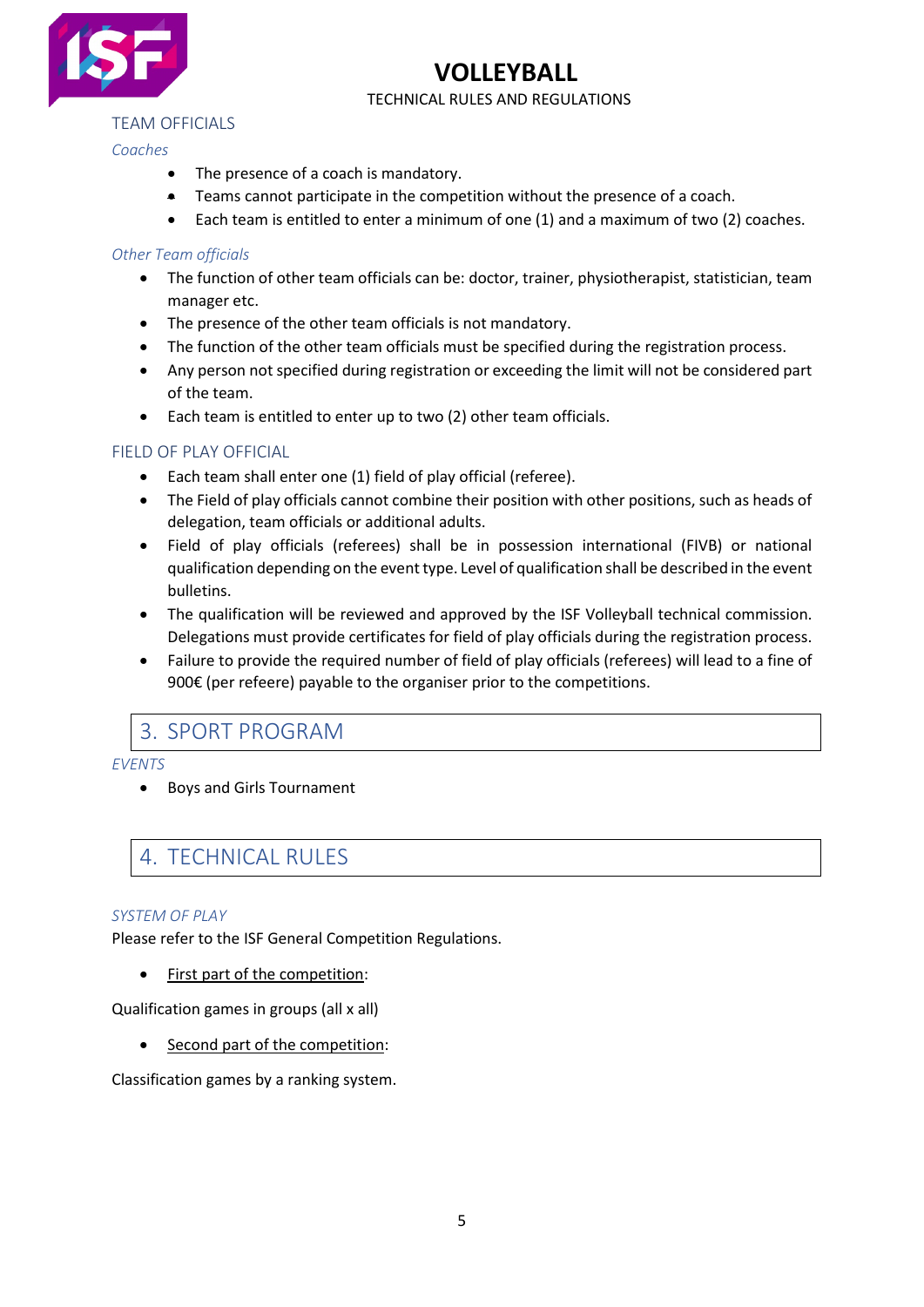

#### TECHNICAL RULES AND REGULATIONS

System of play according to the number of teams:

#### **12 teams**

- $\checkmark$  The teams will be divided into four groups of three teams.
- $\checkmark$  The qualification round will consist of three rounds of one match per pool, according to the Berger table.
- $\checkmark$  The classification round will consist of knock-out matches organised as follows:  $\triangleright$  Rank from 1 to 8 for the winners and runners-up of each pool.

| # game         | 1st - 8th place |                | # game |                  | 1st - 4th place | <b>Final ranking games</b> |                |    |
|----------------|-----------------|----------------|--------|------------------|-----------------|----------------------------|----------------|----|
| 1              | A1              | C <sub>2</sub> |        | W <sub>1</sub>   | W <sub>2</sub>  | 1st - 2nd                  | W <sub>5</sub> | W6 |
| $\overline{2}$ | C <sub>1</sub>  | A2             | 6      | W 3              | W 4             | 3rd - 4th                  | 15             | L6 |
| 3              | <b>B1</b>       | D <sub>2</sub> | # game |                  | 5th - 8th place | 5th - 6th                  | W7             | W8 |
| 4              | D <sub>1</sub>  | <b>B2</b>      |        | $\overline{1}$ 1 | L <sub>2</sub>  | 7th - 8th                  |                | L8 |
|                |                 |                | 8      | L <sub>3</sub>   | L <sub>4</sub>  |                            |                |    |

 $\triangleright$  Places from 9 to 12 for teams ranked 3rd in each pool.

| # game |    | 9th - 12th place | <b>Final ranking games</b> |    |    |  |  |
|--------|----|------------------|----------------------------|----|----|--|--|
|        | AЗ |                  | 9th - 10th                 | W1 | W2 |  |  |
|        | B3 | D3               | 11th - 12th                |    |    |  |  |

#### **16 teams**

- $\checkmark$  The teams will be divided into four groups of four teams.
- $\checkmark$  The qualification round will consist of three rounds of two matches per pool, according to the Berger table.
- $\checkmark$  The classification round will consist of knock-out matches organised as follows:

 $\triangleright$  Rank from 1 to 8 for the winners and runners-up of each pool.

| # game |           | 1st - 8th place | # game |                | 1st - 4th place | <b>Final ranking games</b> |    |    |
|--------|-----------|-----------------|--------|----------------|-----------------|----------------------------|----|----|
|        | A1        | C <sub>2</sub>  | 5      | W <sub>1</sub> | W 2             | 1st - 2nd                  | W5 | W6 |
|        | C1        | A2              | 6      | W 3            | W 4             | 3rd - 4th                  | 15 | L6 |
|        | <b>B1</b> | D <sub>2</sub>  | # game |                | 5th - 8th place | 5th - 6th                  | W7 | W8 |
|        | D1        | <b>B2</b>       |        | l 1            | $\overline{1}$  | 7th - 8th                  |    | L8 |
|        |           |                 |        | L <sub>3</sub> | L <sub>4</sub>  |                            |    |    |

 $\triangleright$  Places from 9 to 16 for teams ranked 3rd and 4th in each pool.

| # game | 9th - 16th place |                | # game | 9th - 12th place |                   | <b>Final ranking games</b> |    |    |  |
|--------|------------------|----------------|--------|------------------|-------------------|----------------------------|----|----|--|
| 1      | A3               | C4             | 5.     | W 1              | W <sub>2</sub>    | 9th - 10th                 | W5 | W6 |  |
| 2      | C <sub>3</sub>   | A4             | 6      | $W_3$            | W 4               | 11th - 12th                | L5 | L6 |  |
| 3      | B <sub>3</sub>   | D <sub>4</sub> | # game |                  | 13th - 16th place | 13th - 14th                | W7 | W8 |  |
| 4      | D <sub>3</sub>   | <b>B4</b>      |        | $\overline{1}$ 1 | $\perp$ 2         | 15th - 16th                |    | L8 |  |
|        |                  |                | 8      | $\perp$ 3        | L4                |                            |    |    |  |

#### **24 teams**

- $\checkmark$  The teams will be divided into four groups of six teams.
- $\checkmark$  The qualification round will consist of five rounds of three matches per pool, according to the Berger table.
- $\checkmark$  The classification round will consist of knock-out matches organised as follows: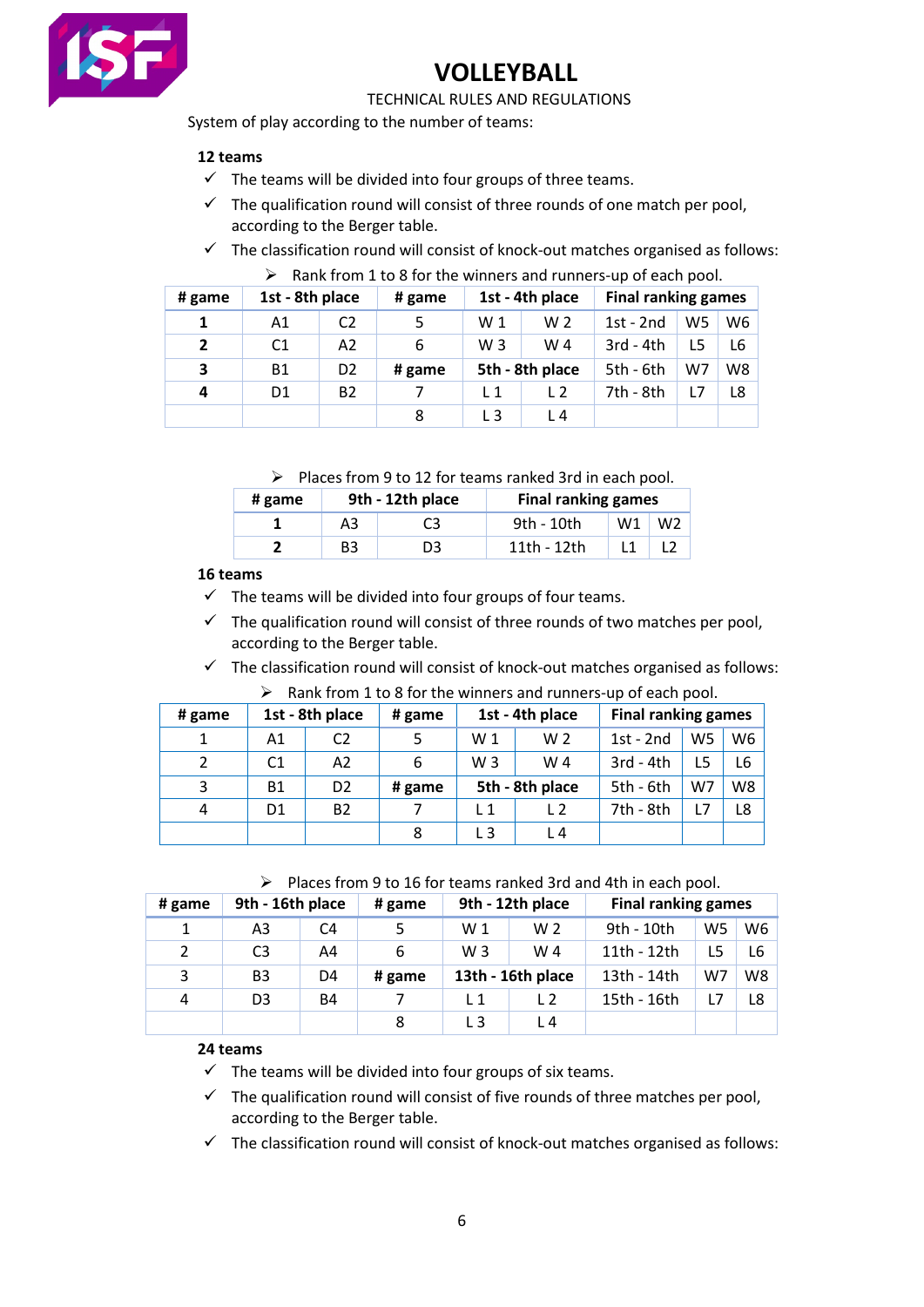

#### TECHNICAL RULES AND REGULATIONS

|  |  |  | $\triangleright$ Places from 1 to 8 for the winners and runners-up of each pool. |
|--|--|--|----------------------------------------------------------------------------------|
|--|--|--|----------------------------------------------------------------------------------|

| # game | 1st - 8th place |                | # game | 1st - 4th place  |                 | <b>Final ranking games</b> |                |    |
|--------|-----------------|----------------|--------|------------------|-----------------|----------------------------|----------------|----|
|        | A1              | C2             |        | W 1              | W 2             | $1st - 2nd$                | W <sub>5</sub> | W6 |
|        | C1              | A <sub>2</sub> | 6      | W 3              | W 4             | $3rd - 4th$                | L5             | L6 |
| 3      | <b>B1</b>       | D <sub>2</sub> | # game |                  | 5th - 8th place | $5th - 6th$                | W7             | W8 |
| 4      | D1              | <b>B2</b>      |        | $\overline{1}$ 1 | $\perp$         | 7th - 8th                  |                | L8 |
|        |                 |                |        | L <sub>3</sub>   | $\perp$ 4       |                            |                |    |

#### $\triangleright$  Places from 9 to 16 for teams ranked 3rd and 4th in each pool.

| # game        |    | 9th - 16th place |        | 9th - 12th place |                   | # game      |                | <b>Final ranking games</b> |  |  |
|---------------|----|------------------|--------|------------------|-------------------|-------------|----------------|----------------------------|--|--|
| $\mathbf{1}$  | A3 | C4               |        | W 1              | W <sub>2</sub>    | 9th - 10th  | W <sub>5</sub> | W <sub>6</sub>             |  |  |
| $\mathcal{P}$ | C3 | A4               | 6      | W <sub>3</sub>   | W 4               | 11th - 12th | L5             | L6                         |  |  |
| 3             | B3 | D4               | # game |                  | 13th - 16th place | 13th - 14th | W7             | W <sub>8</sub>             |  |  |
| 4             | D3 | <b>B4</b>        |        | l 1              | $\overline{1}$    | 15th - 16th |                | L8                         |  |  |
|               |    |                  |        | $L_3$            | L <sub>4</sub>    |             |                |                            |  |  |

 $\triangleright$  Places from 17 to 24 for teams ranked 5th and 6th in each pool.

| # game |                | 17th - 24th | # game |                       | 17th - 20th | <b>Final ranking games</b> |                |                |
|--------|----------------|-------------|--------|-----------------------|-------------|----------------------------|----------------|----------------|
| 1      | A5             | C6          |        | W 2<br>W <sub>1</sub> |             | 17th - 18th                | W <sub>5</sub> | W6             |
| 2      | C <sub>5</sub> | A6          | 6      | W 3                   | W 4         | 19th - 20th                | L5             | L6             |
| 3      | <b>B5</b>      | D6          | # game |                       | 21st - 24th | 21st - 22nd                | W7             | W <sub>8</sub> |
| 4      | D5             | <b>B6</b>   |        | l 1                   | $\sqrt{2}$  | 23rd - 24th                |                | L8             |
|        |                |             |        | L <sub>3</sub>        | L 4         |                            |                |                |

#### **32 teams**

- $\checkmark$  The teams will be divided into eight groups of four teams.
- $\checkmark$  The qualification round will consist of three rounds of two matches per pool, according to the Berger table.
- $\checkmark$  The classification round will consist of knock-out matches organised as follows:  $\triangleright$  Places from 1 to 8 for the winners of each pool.

| # game | 1st - 8th place |                | # game | 1st - 4th place  |                 | <b>Final ranking games</b> |    |    |
|--------|-----------------|----------------|--------|------------------|-----------------|----------------------------|----|----|
|        | Α1              | C <sub>1</sub> |        | W 1              | W 2             | 1st - 2nd                  | W5 | W6 |
| C      | <b>B1</b>       | D <sub>1</sub> | 6      | W <sub>3</sub>   | W 4             | $3rd - 4th$                | L5 | L6 |
| 3      | F <sub>1</sub>  | G1             | # game |                  | 5th - 8th place |                            | W7 | W8 |
|        | F <sub>1</sub>  | H1             |        | $\overline{1}$ 1 | $\sqrt{2}$      | 7th - 8th                  |    | L8 |
|        |                 |                |        | $L_3$            | $\perp$ 4       |                            |    |    |

| # game        | 9th - 16th place |                | # game |                       | 9th - 12th place  | <b>Final ranking games</b> |    |                |
|---------------|------------------|----------------|--------|-----------------------|-------------------|----------------------------|----|----------------|
| 1             | A2               | C2             |        | W <sub>1</sub><br>W 2 |                   | 9th - 10th                 | W5 | W <sub>6</sub> |
| $\mathcal{P}$ | <b>B2</b>        | D <sub>2</sub> | 6      | W <sub>3</sub>        | W 4               | 11th - 12th                | L5 | L6             |
| 3             | E <sub>2</sub>   | G <sub>2</sub> | # game |                       | 13th - 16th place | 13th - 14th                | W7 | W8             |
| 4             | F <sub>2</sub>   | H <sub>2</sub> |        | $\lfloor 1 \rfloor$   | $\sqrt{2}$        | 15th - 16th                |    | L8             |
|               |                  |                | 8      | L <sub>3</sub>        | L 4               |                            |    |                |

#### $\triangleright$  Places from 9 to 16 the runners-up from each pool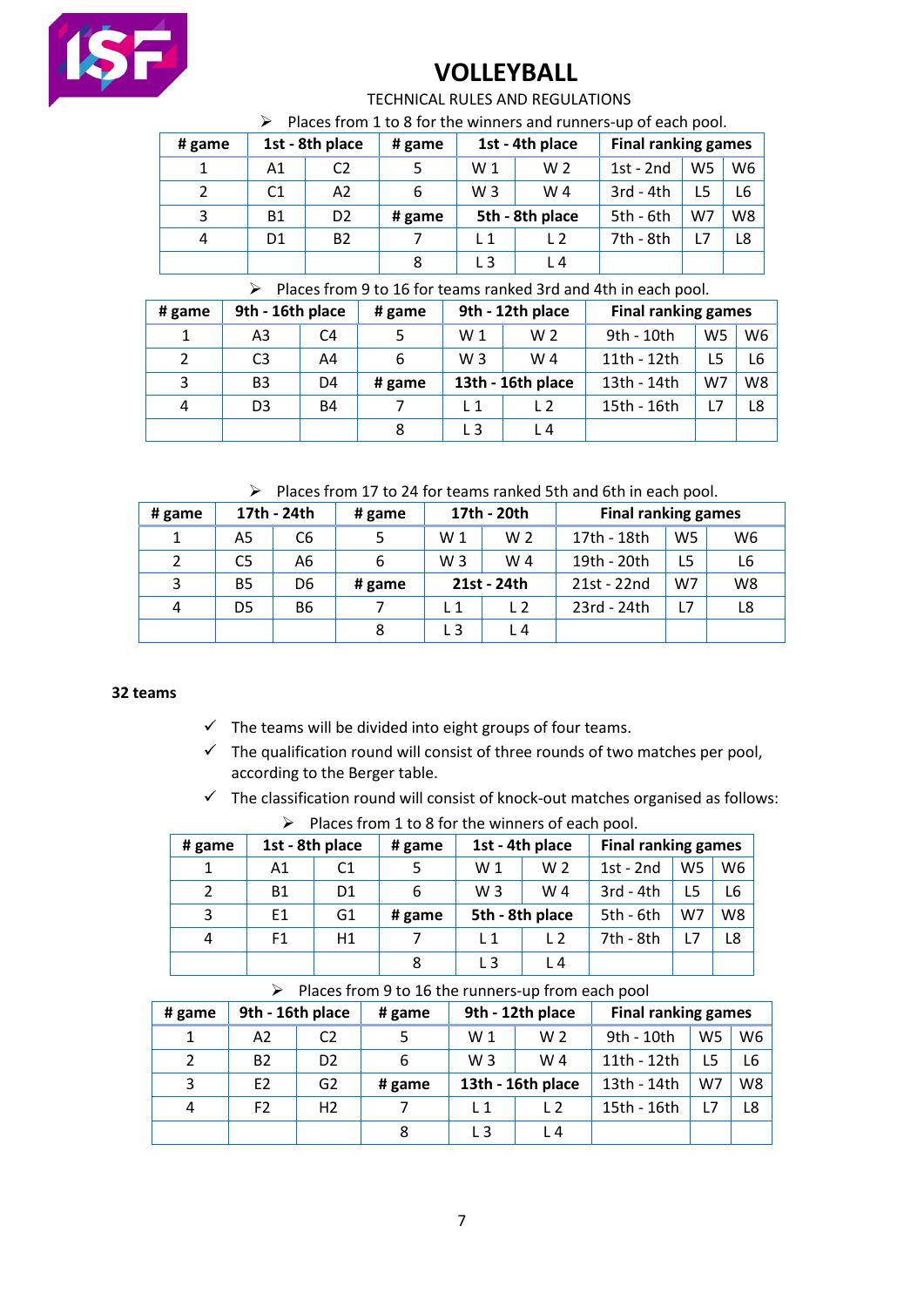

#### TECHNICAL RULES AND REGULATIONS

|        |                   |    |        |                | $1$ 1965 119111 $\pm$ 7 to 2 T for teams family and the annual moon. |                            |                |                |  |
|--------|-------------------|----|--------|----------------|----------------------------------------------------------------------|----------------------------|----------------|----------------|--|
| # game | 17th - 24th place |    | # game |                | 17th - 20th place                                                    | <b>Final ranking games</b> |                |                |  |
|        | A3                | C3 |        | W <sub>1</sub> | W <sub>2</sub>                                                       | 17th - 18th                | W <sub>5</sub> | W6             |  |
|        | B <sub>3</sub>    | D3 |        | W <sub>3</sub> | W 4                                                                  | 19th - 20th                | L5             | L6             |  |
|        | E3                | G3 | # game |                | 21st - 24th place                                                    |                            | W7             | W <sub>8</sub> |  |
|        | F3                | H3 |        | I 1            | L2                                                                   | 23rd - 24th                | L7             | L8             |  |
|        |                   |    | 8      | L 3            |                                                                      |                            |                |                |  |

Places from 17 to 24 for teams ranked 3<sup>rd</sup> in each pool

#### Places from 25 to 32 for teams ranked  $4<sup>th</sup>$  in each pool.

| # game | 25th - 32 <sup>nd</sup> place |                | # game | 25th - 28 <sup>th</sup> place |                | <b>Final ranking games</b> |                |                |
|--------|-------------------------------|----------------|--------|-------------------------------|----------------|----------------------------|----------------|----------------|
|        | A4                            | C4             |        | W <sub>1</sub>                | W <sub>2</sub> | 25th - 26th                | W <sub>5</sub> | W <sub>6</sub> |
|        | <b>B4</b>                     | D <sub>4</sub> | 6      | W <sub>3</sub>                | W 4            | 27th - 28th                | L5             | L6             |
|        | E4                            | G4             | # game | 29th - $32nd$ place           |                | 29th - 30rd                | W7             | W <sub>8</sub> |
|        | F4                            | Η4             |        | $\overline{1}$ 1              | $\overline{2}$ | 31st - 32nd                |                | L8             |
|        |                               |                | 8      | $\perp$ 3                     | L <sub>4</sub> |                            |                |                |

*\* ISF TC will adjust the system of play according to the final number of the registered teams*

#### *SPECIFIC RULES*

- Net height U18: Girls: 2,24m / Boys: 2,43m
- Net height U15: Girls: 2,20m / Boys: 2,35m
- Time-interval scheduled between the beginning of 2 matches cannot be less than 1h30 (2 winning sets) and 2h00 (3 winning sets). However, if the previous game extends beyond the time, the warm-up should only start after the playing area is free and the administrative procedures of the previous game are completed. And, the game will start exactly 30 minutes after the official closing of the previous game. The referees communicate the new game time to the coaches of both teams.
- If there are no warm-up halls, the interval between the two games will not be less than 30 minutes, starting from the time of previous game score sheet closure.
- All matches will be played for 2 winning sets (2 in all games and ranking games), except  $\frac{1}{2}$ finals and finals (will be played for 3 winning sets).

Allocation of points for the Group matches (1st Phase):

- 2-0: W 3 points; L 0 point
- $\bullet$  2-1: W 2 points; L 1 point

#### *RANKING SYSTEM AFTER GROUP PHASE*

- 1. Total points after all matches of group phase
- 2. Number of victories in all matches
- 3. Result of game between the equal teams

In phase of groups ( $1<sup>st</sup>$  phase), in case of equal points, teams will be ranked according to :

- Number of victories = teams equally ranked will be classified in descending order by the number of matches won.
- Set quotient = if the tie persists, teams equally ranked will be classified in descending order by the quotient resulting from the division of the number of all sets won by the number of all sets lost.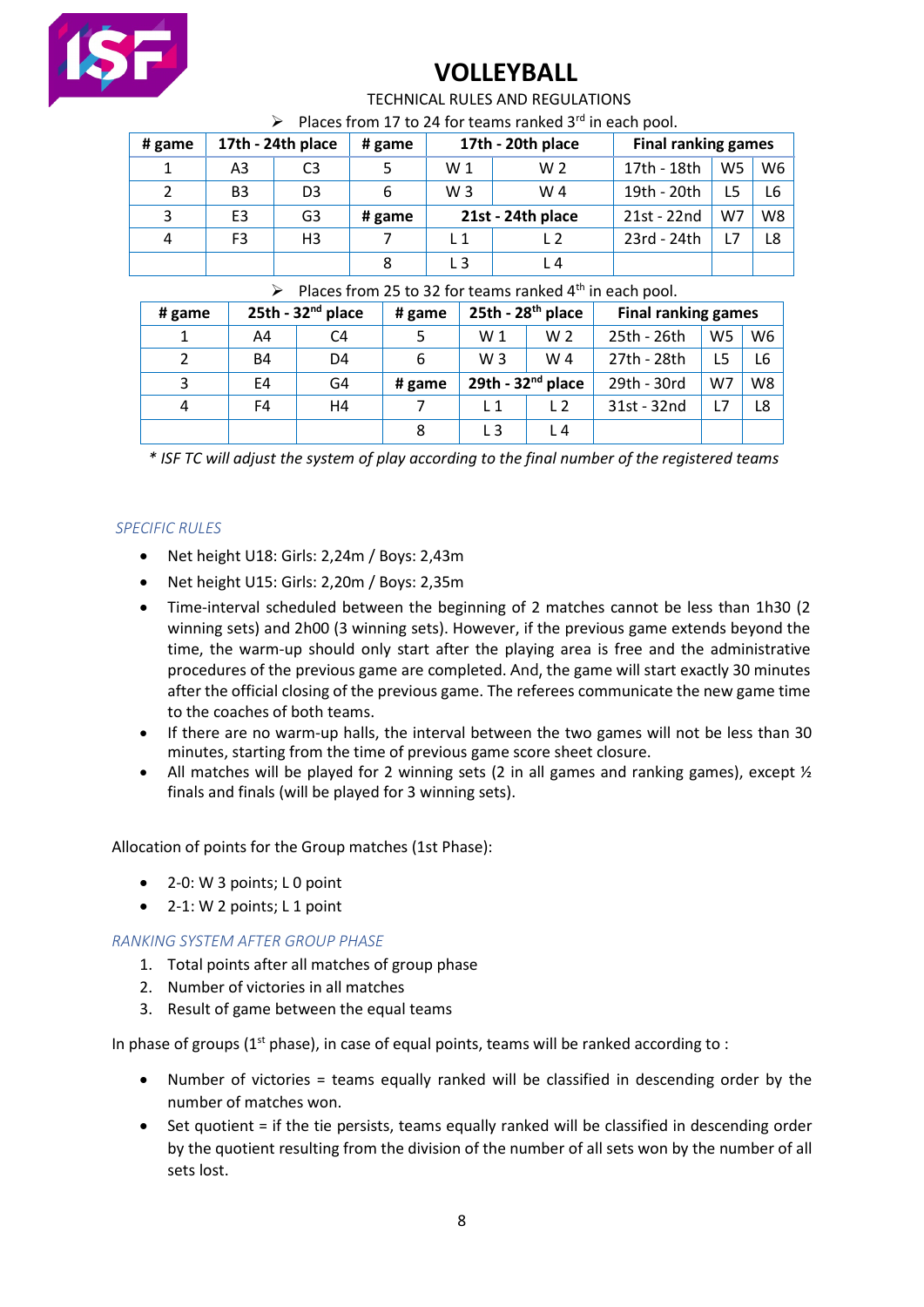

#### TECHNICAL RULES AND REGULATIONS

- Points quotient = if the tie persists as per the set quotient, teams equally ranked will be classified in descending order by the quotient resulting from the division of all points scored by the total of points lost during all sets.
- If the tie continues as per the point quotient between two teams, the priority will be given to the team which won the last match between them.

#### *OTHER RULES*

- All teams must show up at the competition venue not later than 30 minutes before the scheduled beginning of the match.
- In case a team shows up later than 15 minutes after the scheduled beginning of the match, it will automatically lose the match by 2-0 (25/0; 25/0) or 3-0 (25/0; 25/0; 25/0).
- 30 minutes before the beginning of the match, referees shall check players of both teams according to the specified lists.
- Each team must have available two sets of playing uniforms, each one of a different color. The shirts must be numbered from 1 to 20 (in front of and back of the shirts).
- Each player must wear the same number given at accreditation during the entire competition. The number is written on the accreditation card (AC).
- Match balls are to be provided by the OC (3 official balls for each court) and should comply with the regulations of the same type, approved by FIVB. Balls for warming up (2x6) will also be provided by the OC, or, eventually, brought along by the teams
- The brand of the official competition ball shall be published in Bulletin 2.

### 5. DRAW

- The ISF is responsible for establishing, criteria's and fixing timing of the draw.
- The ISF Technical Commission is responsible of the draw.
- The draw will take into account results achieved in previous ISF Volleyball competitions and any other information relevant to ISF.

## 6. PROTESTS AND APPEALS

Appeals involving results or any matter not concerning discipline will be heard by the Appeal Jury. The appeal must be lodged within 30 minutes of the incident and be submitted in English. The payment of amount 50€ must accompany the appeal and is to be paid to LOC in cash. This payment will be refunded only if the appeal is upheld or at the discretion of the Appeal Jury. In the case of an unsuccessful appeal, the payment will be retained by the ISF.